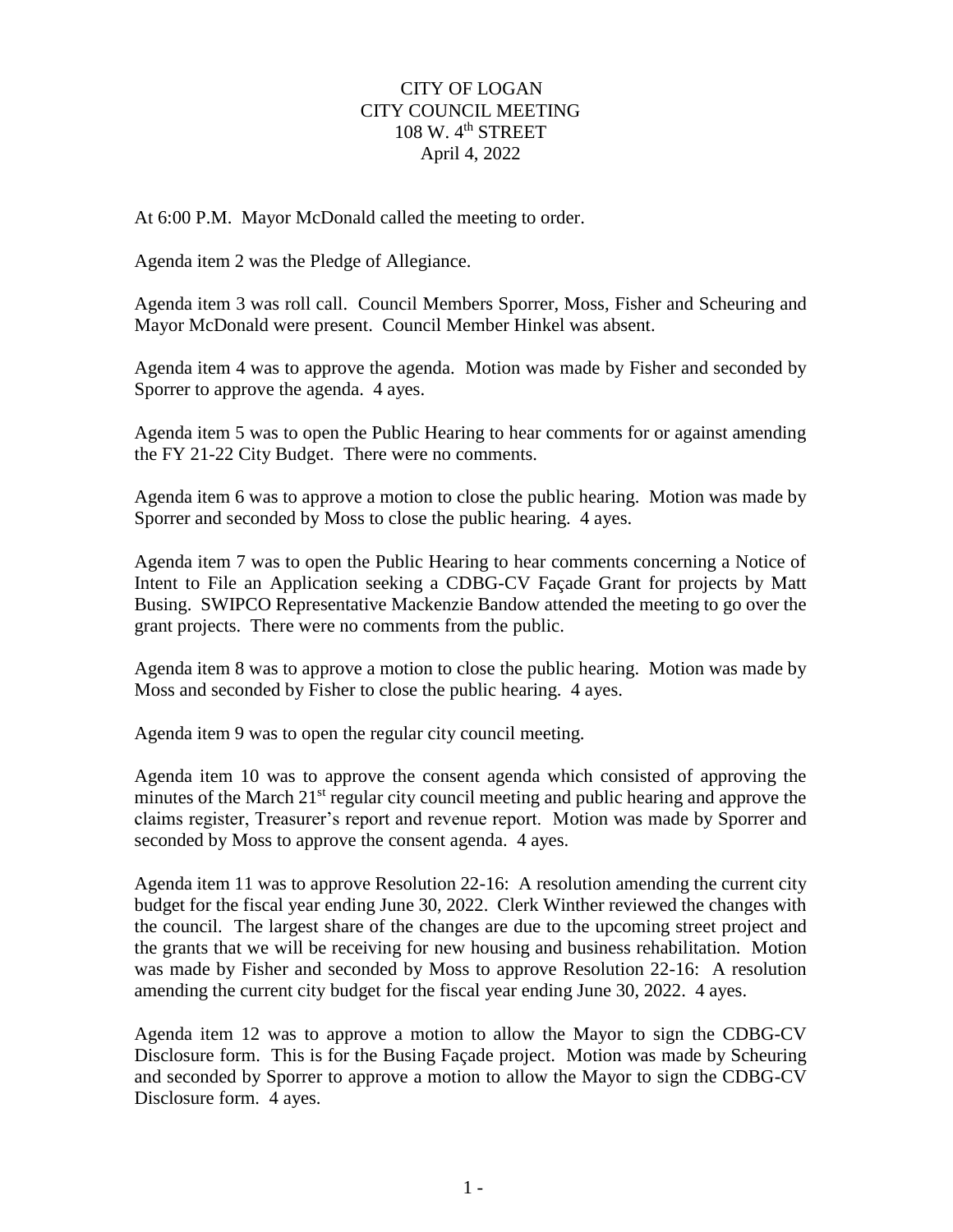Agenda item 13 was to approve a motion to allow the Mayor to sign the CDBG-CV Federal Assurance form. This is also for the Busing Façade project. Motion was made by Sporrer and seconded by Moss to approve a motion to allow the Mayor to sign the CDBG-CV Federal Assurance form. 4 ayes.

Agenda item 14 was to approve Resolution 22-19: A resolution approving the adoption of the Iowa Economic Development Authority Duplication of Benefits Policies and Procedures. This is also for the Busing Façade project. Motion was made by Fisher and seconded by Moss to approve Resolution 22-19: A resolution approving the adoption of the Iowa Economic Development Authority Duplication of Benefits Policies and Procedures. 4 ayes.

Agenda item 15 was to approve adoption of the SWIPCO Administration Contract for the CDBG-CV project. This is also for the Busing Façade project. Motion was made by Sporrer and seconded by Moss to approve adoption of the SWIPCO Administration Contract for the CDBG-CV project. 4 ayes.

Agenda item 16 was to approve adoption of the Subrecipient Agreement between the City of Logan and Matt Busing. Agenda item 12 through agenda item 16 are all policies that had to be passed in order to receive Federal Grant Funds. Motion was made by Moss and seconded by Sporrer to approve adoption of the Subrecipient Agreement between the City of Logan and Matt Busing. 4 ayes.

Agenda item 17 was to approve a Class E Liquor License with a Class B Wine, Class C Beer and Sunday Sales for Logan Superfoods. Everything is in order. Motion was made by Sporrer and seconded by Scheuring to approve a Class E Liquor License with a Class B Wine, Class C Beer and Sunday Sales for Logan Superfoods. 4 ayes.

Agenda item 18 was to approve a Class B Native Wine Permit including Sunday Sales for One Farm, LLC. Everything is in order. Motion was made by Fisher and seconded by Sporrer to approve a Class B Native Wine Permit including Sunday Sales for One Farm, LLC. 4 ayes.

Agenda item 19 was to approve Resolution 22-17: A resolution Authorizing Adoption of Policies and Procedures Regarding Municipal Securities Disclosure. These policies outline all the things the clerk and the council need to do over the life of the street bond to comply with municipal securities disclosure. Motion was made by Sporrer and seconded by Moss to approve Resolution 22-17: A resolution Authorizing Adoption of Policies and Procedures Regarding Municipal Securities Disclosure. 4 ayes.

Agenda item 20 was to approve Resolution 22-18: A resolution approving the Designation of SLFRF (State & Local Fiscal Recovery Funds). This is American Rescue Plan Money, and the City of Logan received \$105,657.78 on August 19, 2021 and an additional \$353.99 on November 22, 2021. The City anticipates receiving \$105,657.78 in August of 2022, which would make the total \$211,669.55. Since we are receiving less than \$10 million dollars we can use the Standard Revenue Loss Allowance for reporting, and the funds can be spent on any lawful government services. Motion was made by Scheuring and seconded by Fisher to approve Resolution 22-18: A resolution approving the Designation of SLFRF (State & Local Fiscal Recovery Funds). 4 ayes.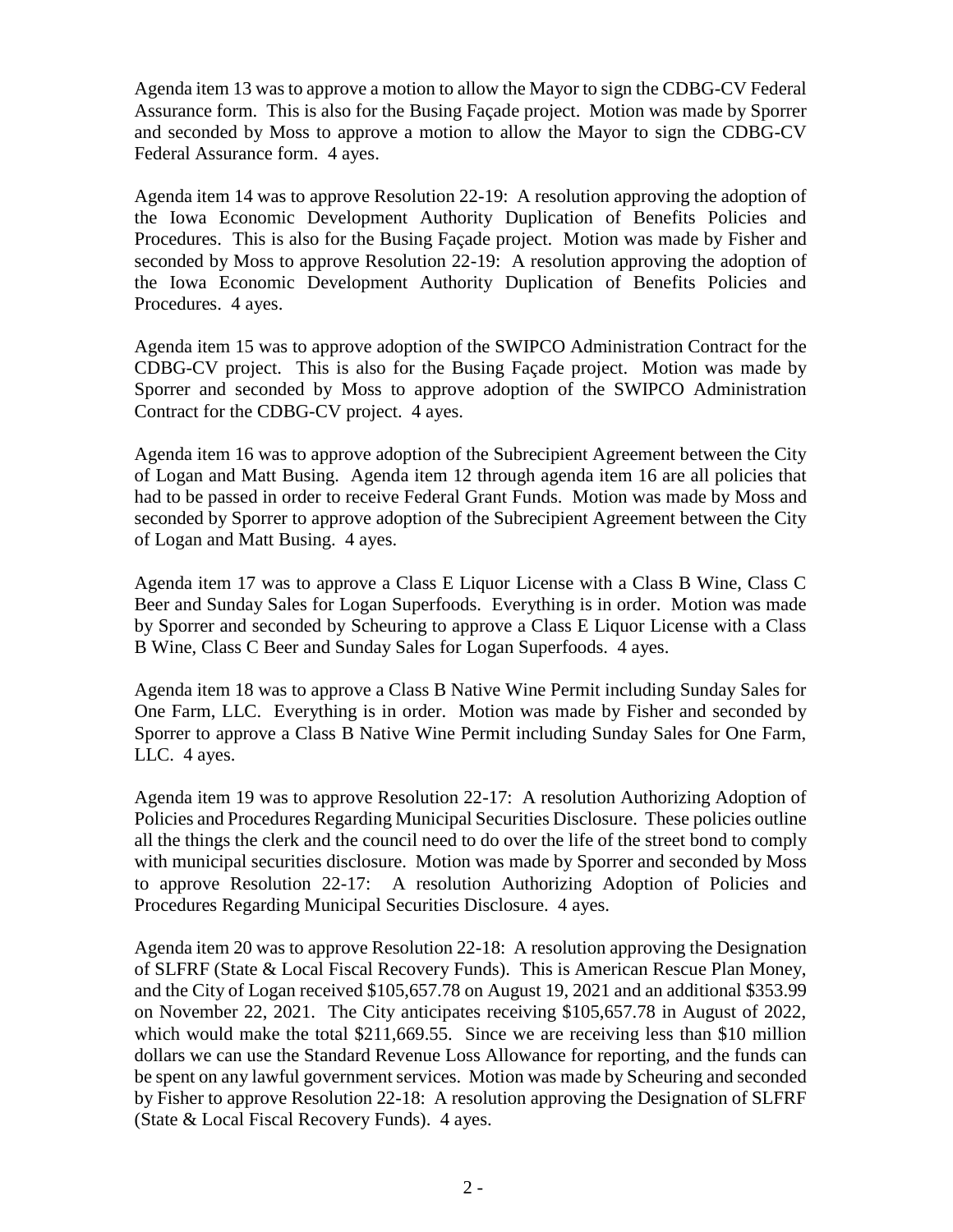Agenda item 21 was to review the notice of retirement from Public Works Director Scott Muxfeldt effective 7/1/2022. Scott is retiring after 26 years of service to the City of Logan.

Agenda item 22 was the Clerk's report.

Agenda item 23 was citizen's questions/comments. There were none.

## CLAIMS

| <b>AVESIS</b>               | <b>INSURANCE</b>             | \$75.86      |
|-----------------------------|------------------------------|--------------|
| <b>BAKER &amp; TAYLOR</b>   | <b>BOOKS</b>                 | \$107.21     |
| <b>G &amp; R NIFTY</b>      | SNOW REMOVAL/FERTILIZER      | \$330.00     |
| <b>GIS BENEFITS</b>         | <b>INSURANCE</b>             | \$258.53     |
| HARR CO HUMANE SOCIETY      | <b>28E AGREEMENT</b>         | \$194.30     |
| <b>HARR CO LANDFILL</b>     | ASSESSMENT                   | \$3,355.00   |
| HARR CO SHERIFF OFFICE      | 28E AGREEMENT                | \$32,500.00  |
| <b>IPERS</b>                | <b>IPERS</b>                 | \$4,446.39   |
| <b>KEIZER DETAILING</b>     | <b>CLEANING SERVICES</b>     | \$500.00     |
| LOGAN FIRE DEPARTMENT       | 28E AGREEMENT                | \$13,620.50  |
| <b>LOGAN PUBLIC LIBRARY</b> | REIMBURSE                    | \$1,439.59   |
| <b>LOGAN STATE BANK</b>     | <b>PAYROLL TAXES</b>         | \$6,977.26   |
| <b>MARILYN KEIZER</b>       | 1ST QTR 2022 MILEAGE         | \$53.29      |
| <b>DOUGLAS PITT</b>         | <b>MEAT</b>                  | \$335.00     |
| RADAR ROAD TEC              | RADAR CERTIFICATION          | \$35.00      |
| THE OFFICE STOP             | <b>PAPER</b>                 | \$44.50      |
| <b>TREASURER IA</b>         | <b>WET/SALES TAX</b>         | \$2,750.45   |
| UPPER BOYER DRAINAGE        | <b>DRAINAGE TAX</b>          | \$57.94      |
| VEENSTRA & KIMM, INC.       | ENG SVCS/22 STREET PAVING    | \$35,618.86  |
| WELLMARK HEALTH INSURANCE   | <b>INSURANCE</b>             | \$4,415.79   |
| <b>WINDSTREAM</b>           | <b>TELEPHONE</b>             | \$191.17     |
|                             | <b>TOTAL</b>                 | \$107,306.64 |
|                             | PAYROLL THRU 4/4/2022        | \$21,009.67  |
|                             | <b>CLAIMS TOTAL</b>          | \$128,316.31 |
| <b>FUND SUMMARY</b>         | <b>GENERAL FUND</b>          | \$67,241.30  |
|                             | <b>LIBRARY FUND</b>          | \$323.38     |
|                             | ROAD USE FUND                | \$5,569.19   |
|                             | <b>EMPLOYEE BENEFIT FUND</b> | \$2,332.12   |
|                             | CAPITAL PROJECT PAVING FUND  | \$35,618.86  |
|                             | <b>WATER FUND</b>            | \$10,042.88  |
|                             | <b>SEWER FUND</b>            | \$7,188.58   |
|                             |                              | \$128,316.31 |